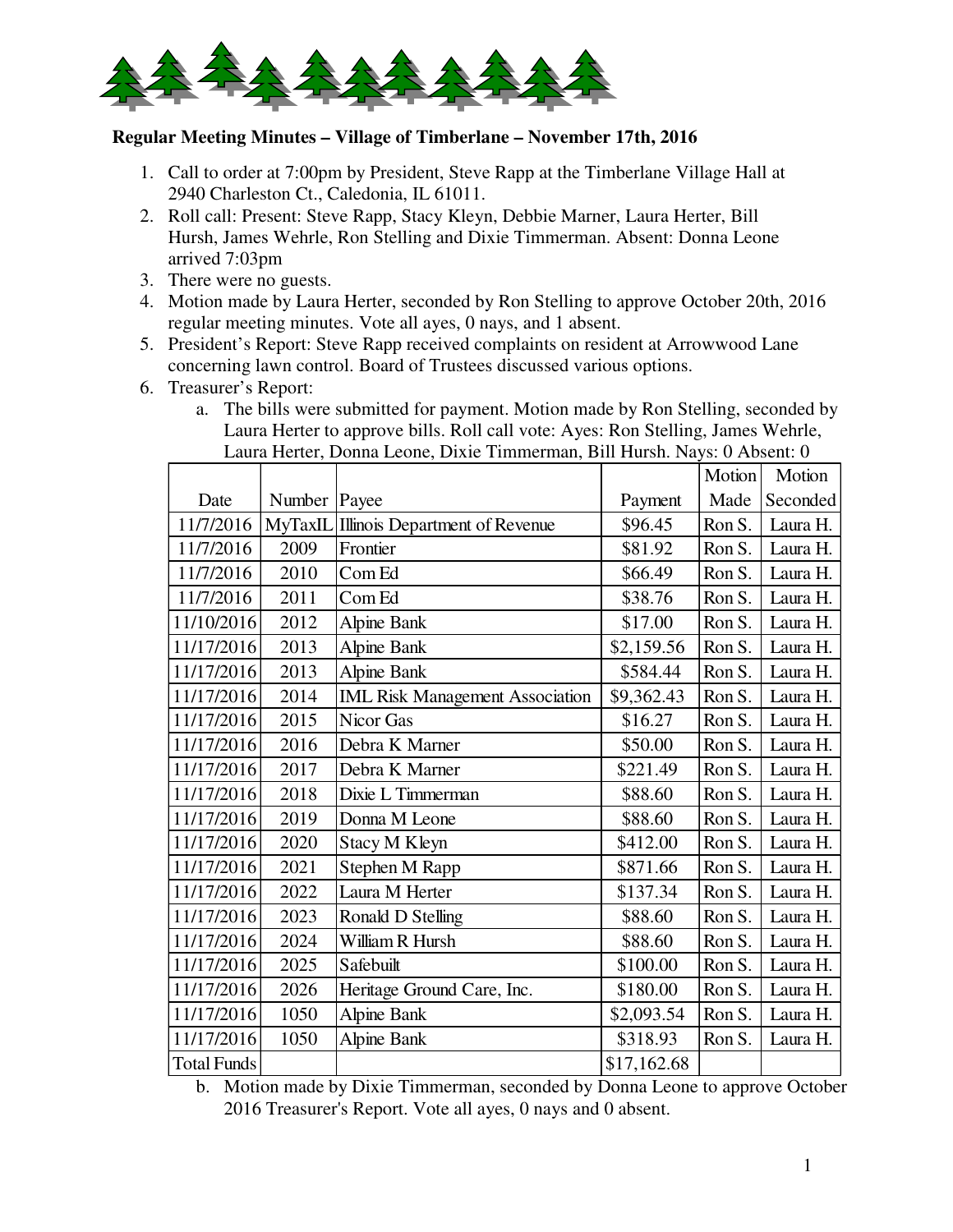- 7. Committee Reports
	- a. Finance
		- i. Stacy Kleyn presented the 2017 proposed Tax Levy and 2017 proposed Budget for the board of trustees review and approval next month.
		- ii. Stacy Kleyn received a refund check of \$1230.84 from Peter Baker & Sons involving the Orth road resurfacing. This will be added to general funds.
	- b. Planning and Zoning
		- i. None.
	- c. Roads/Highways/Bridges
		- i. No culvert permits issued.
		- ii. Steve Rapp was asked about mowing ditches one more time and the board decided not to mow again this season.
		- iii. Snow and ice bid letting will be published in the Boone County Journal 11/18/16. However, in the interim Chad's Excavation & Landscaping was requested and has agreed to be on stand-by for one month.
		- iv. Ron Stelling offered to all Chad's Excavation to post 2 signs for 10 ton weight limits on Dawson lake road.
	- d. Village Hall
		- i. Laura Herter requested improved outdoor lighting at the front door of the hall. Trustees discussed options for review next month. Steve Rapp will look into lights for this entrance. Donna Leone will contact an electrician for on-site review.
- 8. Old Business
	- a. Prevailing Wage ordinance was published as expected this month.
	- b. No actions reported concerning a cell tower ordinance this month.
- 9. New Business
	- a. Motion made by Laura Herter, seconded by Donna Leone to approve R16-322-01 Resolution Establishing 2017 Monthly Meeting. Vote all ayes, 0 nays, and 0 absent.
- 10. Actions from previous meetings:

| <b>Open Actions:</b>                                               | <b>Meeting</b> | <b>Contact</b>  |  |
|--------------------------------------------------------------------|----------------|-----------------|--|
| Single Waste Refuse collection consideration to investigate        | Nov 2012       | Trustees        |  |
| Lower weight limit on Dawson Lake road from 54,000 lbs to          | Mar 2013       | <b>Trustees</b> |  |
| 30,000 lbs as recommended by Hanson Engineering and IDOT.          |                |                 |  |
| Revision of Timberlane By-laws to include electronic attendance    | Mar 2014       | Debbie Marner   |  |
| Investigate funds in the prime account designated for audit        | Apr 2014       | Stacy, Steve, & |  |
| purposes.                                                          |                | auditors        |  |
| Create new bridge filing system with Hanson Engineering            | Oct 2014       | Steve & Debbie  |  |
| Tax referendum bond for ballot                                     | Jan 2015       | <b>Steve</b>    |  |
| Investigate "investment policies" in order to provide options to   | Apr 2016       | Stacy, Debbie   |  |
| revise ours to the board of trustees.                              |                |                 |  |
| Timberlane has been asked to adopt 2015 International Residential  | Oct 2016       | <b>Steve</b>    |  |
| Codes for Inspections (IRC, IBC, IMC), 2014, 2011 NEC codes.       |                |                 |  |
| In-ground swimming pool and in-ground installation inspection      | Oct 2016       | <b>Steve</b>    |  |
| criteria from Safebuilt. Trustees request information be placed on |                |                 |  |
| the website for public review.                                     |                |                 |  |